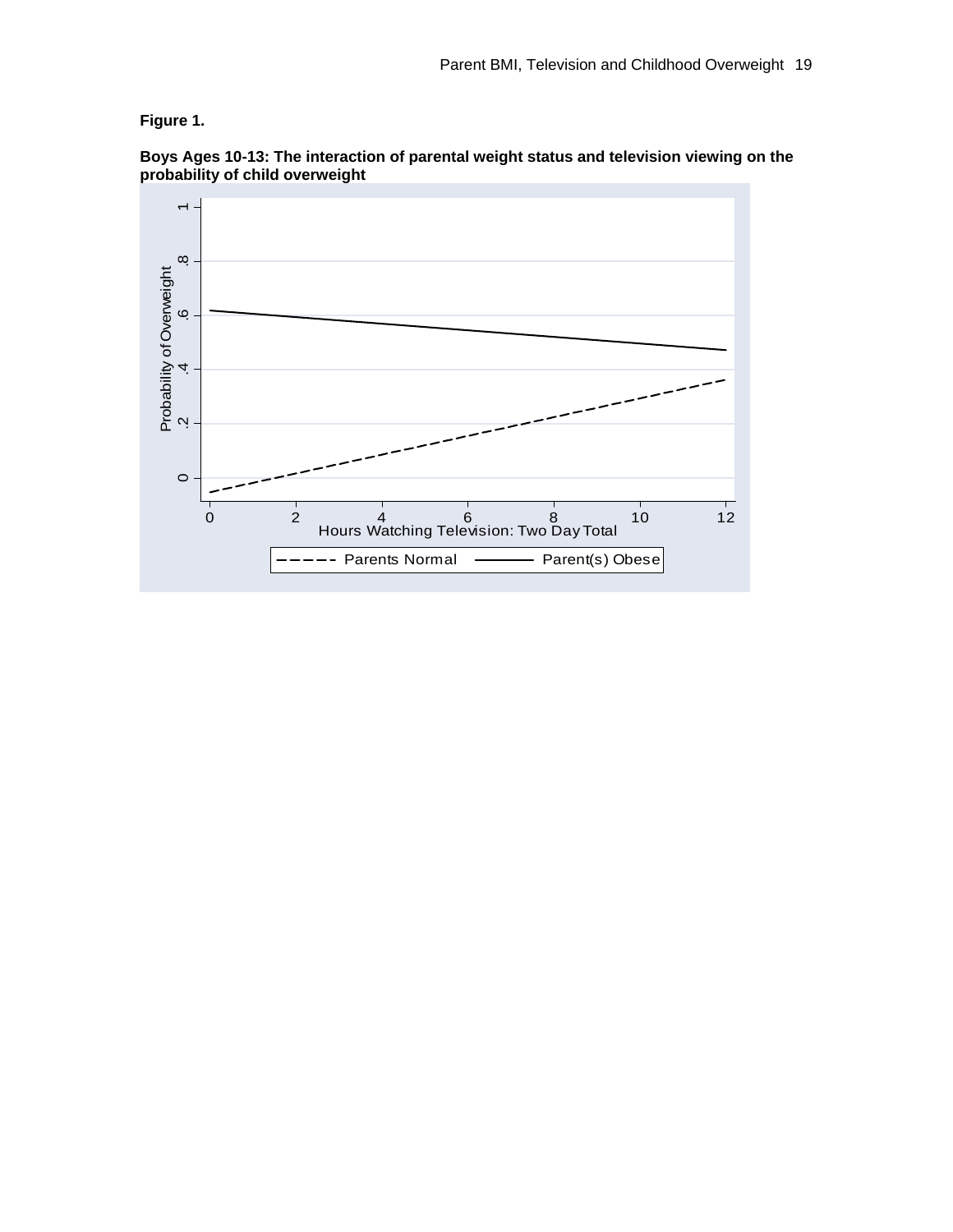## **Figure 2.**



**Boys Ages 14-19: The interaction of parental weight status and television viewing on the probability of child at-risk for overweight** 

**Boys Ages 14-19: The interaction of parental weight status and television viewing on the probability of child overweight** 

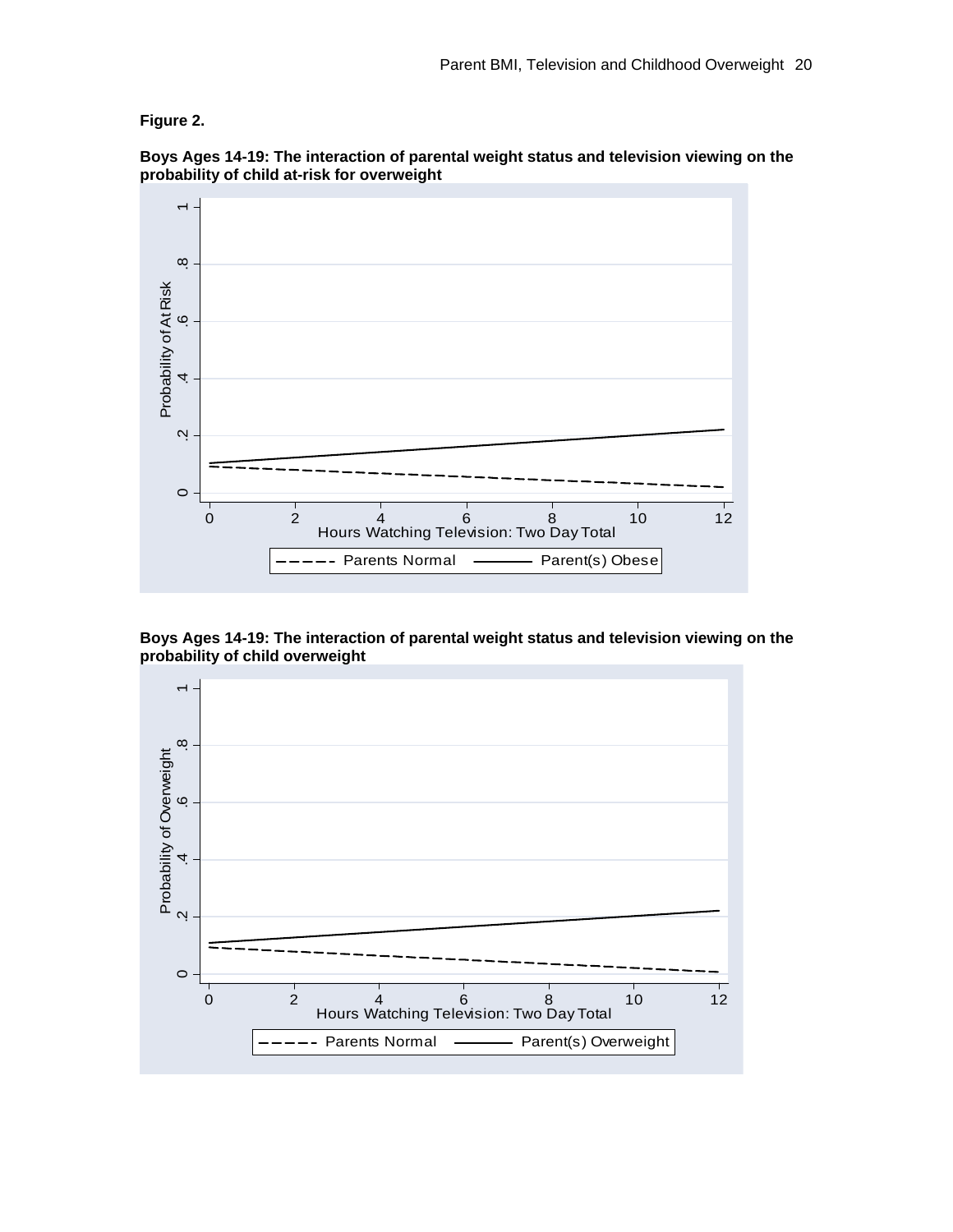## **Figure 3.**



**Girls Ages 6-9: The interaction of parental weight status and television viewing on the probability of child at-risk for overweight** 

**Girls Ages 6-9: The interaction of parental weight status and television viewing on the probability of child overweight**